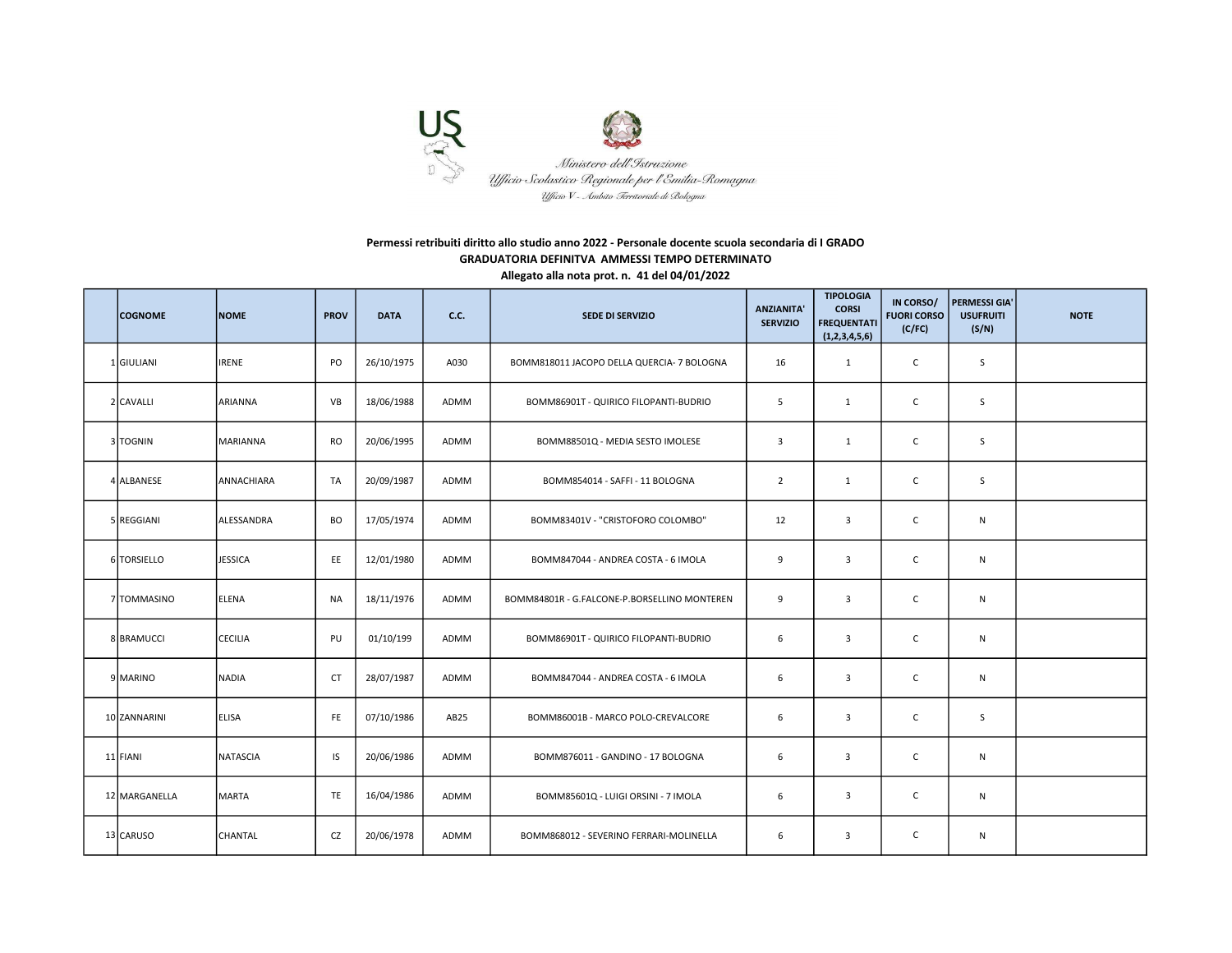| <b>COGNOME</b>      | <b>NOME</b>       | <b>PROV</b> | <b>DATA</b> | <b>C.C.</b>      | <b>SEDE DI SERVIZIO</b>                                                               | <b>ANZIANITA'</b><br><b>SERVIZIO</b> | <b>TIPOLOGIA</b><br><b>CORSI</b><br><b>FREQUENTATI</b><br>(1,2,3,4,5,6) | IN CORSO/<br><b>FUORI CORSO</b><br>(C/FC) | <b>PERMESSI GIA'</b><br><b>USUFRUITI</b><br>(S/N) | <b>NOTE</b> |
|---------------------|-------------------|-------------|-------------|------------------|---------------------------------------------------------------------------------------|--------------------------------------|-------------------------------------------------------------------------|-------------------------------------------|---------------------------------------------------|-------------|
| 14 AMENDOLA         | ELENA             | SA          | 21/01/1963  | ADMM             | BOMM85801B - A.VOLTA - 14 BOLOGNA                                                     | 6                                    | $\overline{3}$                                                          | $\mathsf C$                               | N                                                 |             |
| 15 PASTORE          | <b>FILOMENA</b>   | BN          | 08/10/1986  | ADMM             | BOMM85801B - ALESSANDRO VOLTA - 14 BOLOGNA                                            | 5                                    | 3                                                                       | $\mathsf C$                               | N                                                 |             |
| 16 ALECCI           | CLAUDIA           | <b>CT</b>   | 05/07/1986  | ADMM             | BOMM853018 - F.BESTA - 10 BOLOGNA                                                     | 5                                    | $\overline{3}$                                                          | $\mathsf C$                               | S                                                 |             |
| 17 MORELLI          | VALERIA           | FG          | 12/10/1984  | ADMM             | BOMM80502X - BAGNOLI-SAN PIETRO IN CASALE                                             | 5                                    | $\mathbf{3}$                                                            | $\mathsf{C}$                              | ${\sf N}$                                         |             |
| 18 KACELI           | SONILA            | EE          | 24/04/1971  | A030             | BOMM874019 - GALILEO GALILEI - CROCE                                                  | 5                                    | 3                                                                       | $\mathsf C$                               | ${\sf N}$                                         |             |
| 19 POLLINO          | SERENA            | GE          | 19/08/1985  | A028             | BOMM80502X - BAGNOLI-SAN PIETRO IN CASALE                                             | $\overline{4}$                       | 3                                                                       | $\mathsf{C}$                              | S                                                 |             |
| 20 GENTILE          | EMANUELA          | CZ          | 21/07/1979  | ADMM             | BOMM88501Q - MEDIA SESTO IMOLESE                                                      | $\overline{4}$                       | 3                                                                       | C                                         | ${\sf N}$                                         |             |
| 21 FAVA             | FEDERICA          | GE          | 23/09/1978  | ADMM             | BOMM882018 - CARLO JUSSI - IC N.2                                                     | $\overline{4}$                       | 3                                                                       | C                                         | N                                                 |             |
| 22 GIULIANO         | FRANCESCA         | BN          | 31/01/1977  | A030             | BOMM83001G - V. NERI-PIANORO                                                          | 4                                    | $\overline{3}$                                                          | $\mathsf C$                               | S                                                 |             |
| 23 GIANNINI         | ALESSANDRA        | FG          | 07/07/1973  | AB <sub>25</sub> | BOMM87701R - FABRIZIO DE ANDRE' - 18 BOLOGNA                                          | $\overline{4}$                       | 3                                                                       | $\mathsf C$                               | ${\sf N}$                                         |             |
| 24 SANTORO          | <b>DOMENICO</b>   | <b>CS</b>   | 12/11/1993  | ADMM/AH55        | BOMM824018 - G.MARCONI-CASTIGLIONE PEPOLI<br>BOPM030005 - LICEO LAURA BASSI - BOLOGNA | 3                                    | $\overline{3}$                                                          | $\mathsf C$                               | N                                                 |             |
| 25 BATÀ             | DEBORAH           | SA          | 02/04/1992  | ADMM             | BOMM84301N - MEDIA INNOCENZO DA IMOLA                                                 | 3                                    | $\overline{3}$                                                          | C                                         | ${\sf N}$                                         |             |
| 26 GALATI TARDANICO | MARILENA          | ME          | 06/06/1985  | ADMM             | BOMM84201T - MEDIA SANTE ZENNARO                                                      | 3                                    | 3                                                                       | C                                         | S                                                 |             |
| 27 BOMBAI           | <b>GIUSEPPE</b>   | VV          | 09/12/1983  | ADMM             | BOMM847044 - ANDREA COSTA - 6 IMOLA                                                   | 3                                    | 3                                                                       | C                                         | N                                                 |             |
| 28 GELLI            | ELISABETTA        | FE          | 23/10/1978  | ADMM             | BOMM82801G - E. PANZACCHI-OZZANO                                                      | $\overline{\mathbf{3}}$              | 3                                                                       | $\mathsf C$                               | ${\sf N}$                                         |             |
| 29 ROSSI            | <b>ENRICO</b>     | <b>BO</b>   | 25/07/1975  | ADMM             | BOMM825014 - GIUSEPPE GARIBALDI-ALTEDO                                                | 3                                    | 3                                                                       | $\mathsf{C}$                              | ${\sf N}$                                         |             |
| 30 BURINO           | <b>ELISABETTA</b> | <b>UD</b>   | 18/12/1970  | ADMM             | BOMM847044 - ANDREA COSTA - 6 IMOLA                                                   | 3                                    | $\overline{3}$                                                          | $\mathsf C$                               | $\mathsf{N}$                                      |             |
| 31 CAUSO            | <b>ELISA</b>      | LE          | 04/11/1992  | A049             | BOMM82701Q - C. CAVOUR-MINERBIO<br>BOMM867016 -<br>SIMONI- MEDICINA                   | $\overline{2}$                       | $\overline{3}$                                                          | C                                         | N                                                 |             |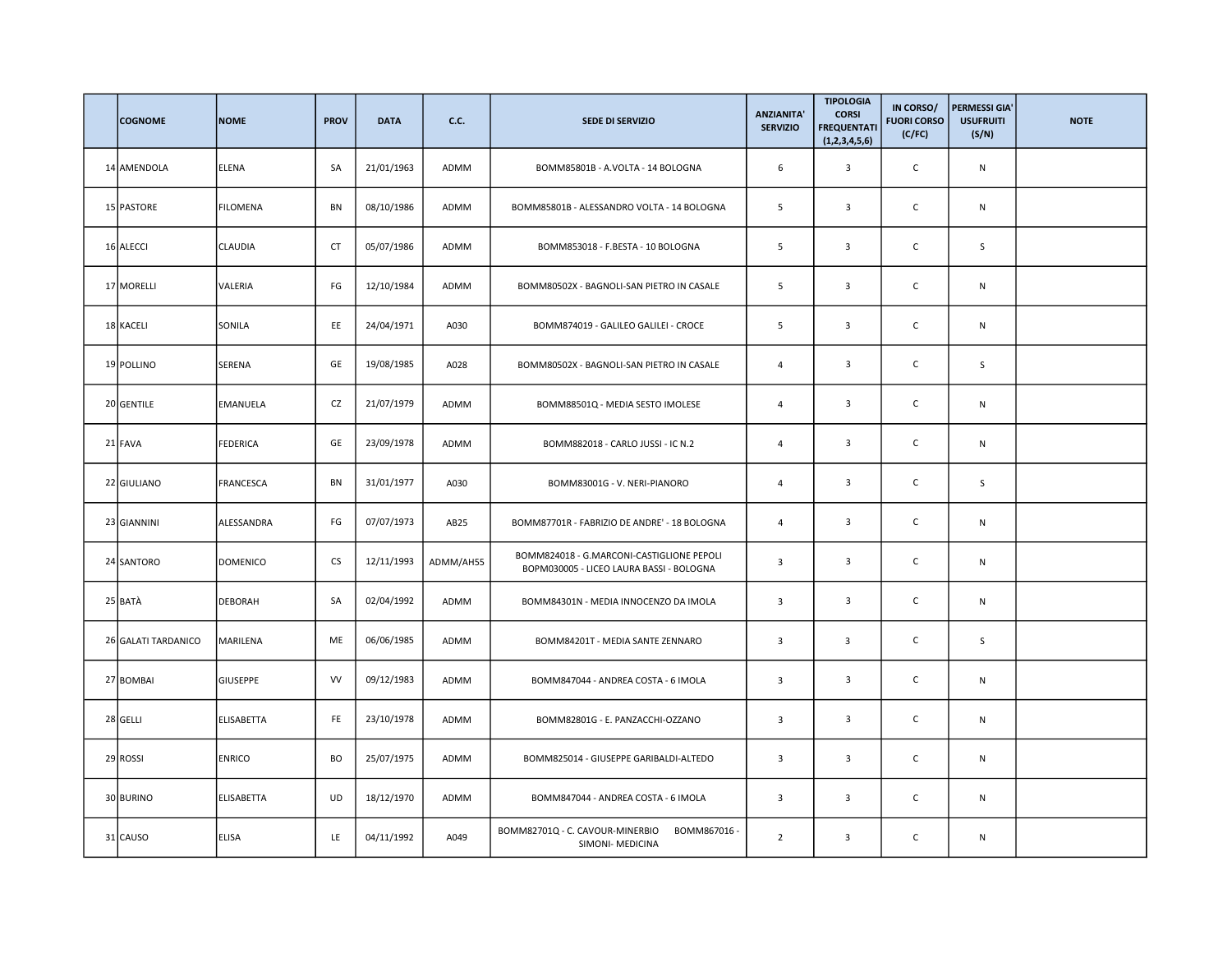| <b>COGNOME</b>  | <b>NOME</b>           | <b>PROV</b> | <b>DATA</b> | <b>C.C.</b>      | <b>SEDE DI SERVIZIO</b>                                                          | <b>ANZIANITA'</b><br><b>SERVIZIO</b> | <b>TIPOLOGIA</b><br><b>CORSI</b><br><b>FREQUENTATI</b><br>(1,2,3,4,5,6) | IN CORSO/<br><b>FUORI CORSO</b><br>(C/FC) | <b>PERMESSI GIA'</b><br><b>USUFRUITI</b><br>(S/N) | <b>NOTE</b> |
|-----------------|-----------------------|-------------|-------------|------------------|----------------------------------------------------------------------------------|--------------------------------------|-------------------------------------------------------------------------|-------------------------------------------|---------------------------------------------------|-------------|
| 32 SALVO        | <b>DEBORA</b>         | <b>CL</b>   | 03/04/1992  | ADMM             | BOMM840016 - VEGGETTI-VERGATO                                                    | $\overline{2}$                       | 3                                                                       | $\mathsf C$                               | N                                                 |             |
| 33 GIAMBRONE    | MARTA                 | CZ          | 23/10/1990  | ADMM             | BOMM85201C - IL GUERCINO - 9 BOLOGNA                                             | $\overline{2}$                       | 3                                                                       | $\mathsf C$                               | N                                                 |             |
| 34 FAMULARI     | FRANCESCA             | MI          | 09/10/1990  | ADMM             | BOMM80801A - G.DOZZA - 1 BOLOGNA                                                 | $\overline{2}$                       | 3                                                                       | $\mathsf C$                               | N                                                 |             |
| 35 ACCORONI     | MARCO                 | TA          | 04/10/1990  | A030             | BOMM87101T - MAMELI-S.GIOVANNI IN PERSICETO                                      | $\overline{2}$                       | $\overline{\mathbf{3}}$                                                 | $\mathsf C$                               | ${\sf N}$                                         |             |
| 36 BIASCO       | DANA                  | LE          | 30/07/1990  | AB <sub>25</sub> | BOMM87301D - GUIDO RENI - 16 BOLOGNA - BOMM870012<br>F.MEZZACASA-S.MATTEO DECIMA | $\overline{2}$                       | 3                                                                       | $\mathsf C$                               | ${\sf N}$                                         |             |
| 41 COPPOLA      | <b>AURORA</b>         | <b>NA</b>   | 01/09/1989  | ADMM             | BOMM84201T - MEDIA SANTE ZENNARO - BOMM88501Q -<br>MEDIA SESTO IMOLESE           | $\overline{2}$                       | $\overline{3}$                                                          | $\mathsf{C}$                              | $\mathsf{N}$                                      |             |
| 37 IACONO       | <b>DEBORA</b>         | RG          | 11/11/1987  | ADMM             | BOMM80801A - G.DOZZA - 1 BOLOGNA                                                 | $\overline{2}$                       | 3                                                                       | C                                         | N                                                 |             |
| 38 AGOSTINELLO  | <b>GIULIA ANTONIA</b> | LC          | 04/12/1985  | ADMM             | BOMM84801R - G.FALCONE-P.BORSELLINO MONTEREN                                     | $\overline{2}$                       | 3                                                                       | C                                         | N                                                 |             |
| 39 PALMIERI     | TOMMASO               | BO          | 18/05/1978  | ADMM             | BOMM83001G - V. NERI-PIANORO                                                     | $\overline{2}$                       | $\overline{3}$                                                          | C                                         | N                                                 |             |
| 40 RICCIO       | ELENA                 | PA          | 21/05/1991  | ADMM/A022        | BOMM85701G - LEONARDO DA VINCI - 13 BOLOGNA                                      | $\mathbf{1}$                         | 3                                                                       | $\mathsf C$                               | ${\sf N}$                                         |             |
| 42 FERRARO      | FEDERICA MARIA        | PA          | 28/01/1989  | ADMM             | BOMM84301N - MEDIA INNOCENZO DA IMOLA                                            | $\mathbf{1}$                         | $\overline{3}$                                                          | $\mathsf C$                               | N                                                 |             |
| 43 DOTI         | <b>JACOPO</b>         | <b>BO</b>   | 18/06/1984  | AB <sub>25</sub> | BOMM874019 - GALILEO GALILEI - CROCE                                             | $\mathbf{1}$                         | 3                                                                       | $\mathsf C$                               | ${\sf N}$                                         |             |
| 44 CONTINI      | MICHELA               | CH          | 01/02/1983  | A060             | BOMM809016 - S.BARTOLOMEO APOSTOLO-BORGO T.                                      | $\mathbf{1}$                         | 3                                                                       | $\mathsf C$                               | N                                                 |             |
| 45 DE PAOLA     | ELEONORA LAURA        | BO          | 03/03/1981  | A028             | BOMM83401V - "CRISTOFORO COLOMBO                                                 | $\mathbf{1}$                         | 3                                                                       | C                                         | N                                                 |             |
| 46 CAPACCIOLI   | LAURA                 | SS          | 27/05/1971  | AB <sub>25</sub> | BOMM80602Q - CAVICCHI-PIEVE DI CENTO                                             | $\mathbf{1}$                         | 3                                                                       | $\mathsf C$                               | ${\sf N}$                                         |             |
| 47 SGARRA       | <b>MARTA</b>          | PZ          | 06/04/1995  | ADMM             | BOMM80801A - G.DOZZA - 1 BOLOGNA                                                 | $\mathbf 0$                          | 3                                                                       | С                                         | ${\sf N}$                                         |             |
| 48 MARCHI       | MANUELA               | TA          | 22/05/1989  | AB <sub>25</sub> | BOMM86901T - QUIRICO FILOPANTI-BUDRIO                                            | $\mathsf 0$                          | 3                                                                       | $\mathsf C$                               | $\mathsf{N}$                                      |             |
| 49 MARCHESIELLO | ARMANDO               | FG          | 23/05/1982  | ADMM             | BOMM875015 - GUGLIELMO MARCONI - CENTRO                                          | 0                                    | $\overline{3}$                                                          | C                                         | N                                                 |             |